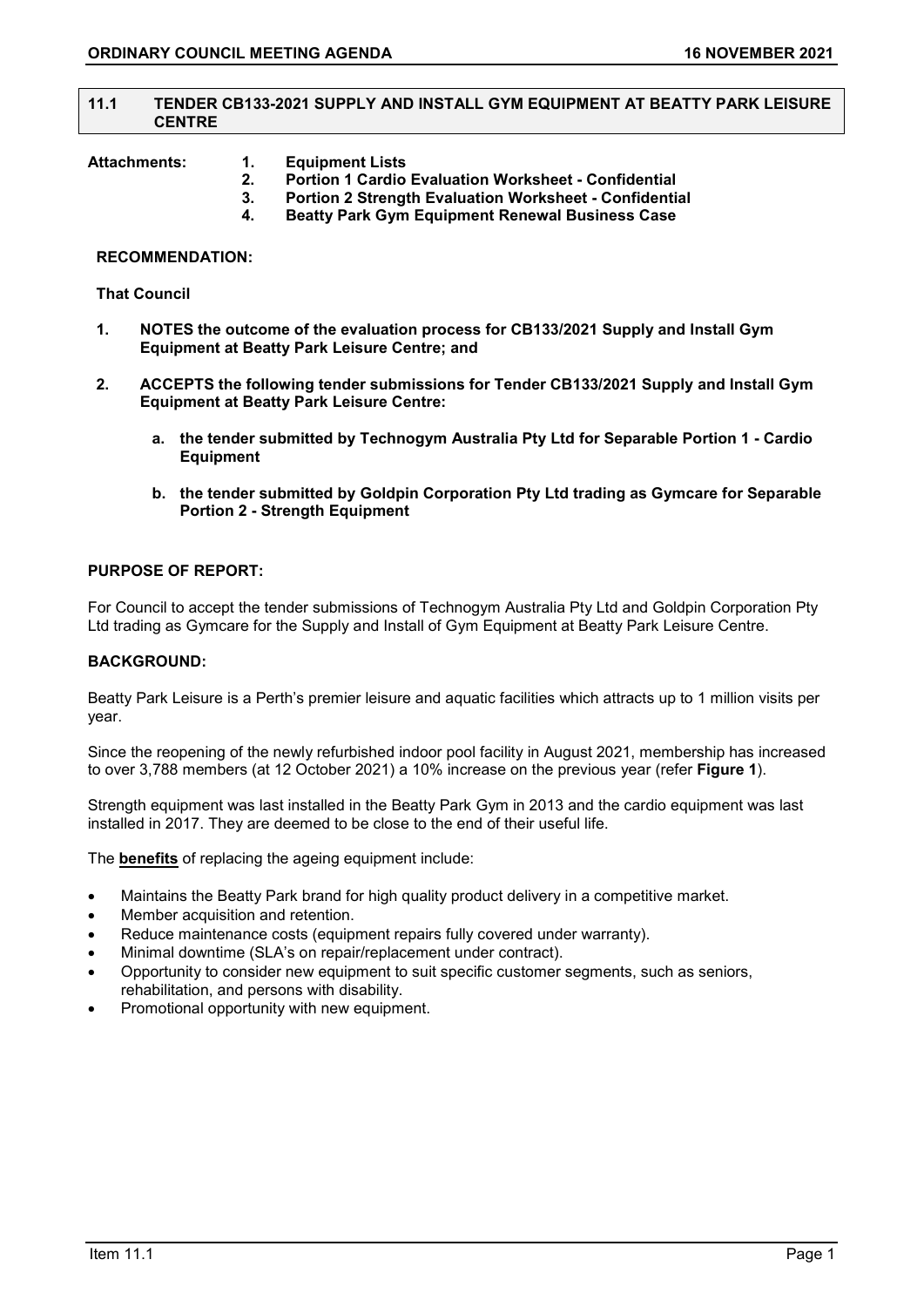

# **BEATTY PARK MEMBERSHIPS**



**Customer segment sensitivity analysis** - there is a group of Beatty Park members that are 'gym regulars' who create a core membership group and deliver regular and continuous membership revenue. This group are typically influencers within fitness circles, and they will promote the Beatty Park brand. They are sensitive to the quality and type of equipment on offer, and will remain loyal to the brand if equipment quality is retained. Creatures of habit, this customer segment will maintain an exercise routine at our venue unless it is disrupted by equipment failure. Attraction and retention of this customer segments is critical for maintaining Beatty Park membership revenue.

The **business case** for the replacement cardio and strength equipment was supported by Council with the adoption of the Annual Budget for 2021/2022 on 22nd June 2021 and is shown at **Attachment 4**.

The **budget** of \$868,366 ex GST was approved by Council for purchase of the equipment outright, through a WA Treasury Corporation (WATC) loan. Modelling indicated that this was the most beneficial financial option, and the actual budget provision for 2021/2022 was more favourable than the original business case. The loan is funded by members through an increase to member fees for 2021/2022.

#### **DETAILS:**

#### **Tender Submissions**

Submissions for both portions (Cardio and Strength) were received from each of the following:

- Fleet Commercial Gymnasiums Pty Ltd
- Goldpin Corporation Pty Ltd trading as Gymcare
- Orbit Health and Fitness Pty Ltd
- Technogym Australia Pty Ltd
- The Trustee for NovoFit Unit Trust

The schedule of items for both portions listed in the tender is provided in **Attachment 1** (Equipment Lists). A summary of the tender submissions is provided in **Confidential Attachment 2** (Cardio) and **Confidential Attachment 3** (Strength).

#### **Evaluation Panel**

The evaluation panel comprised of four members, being: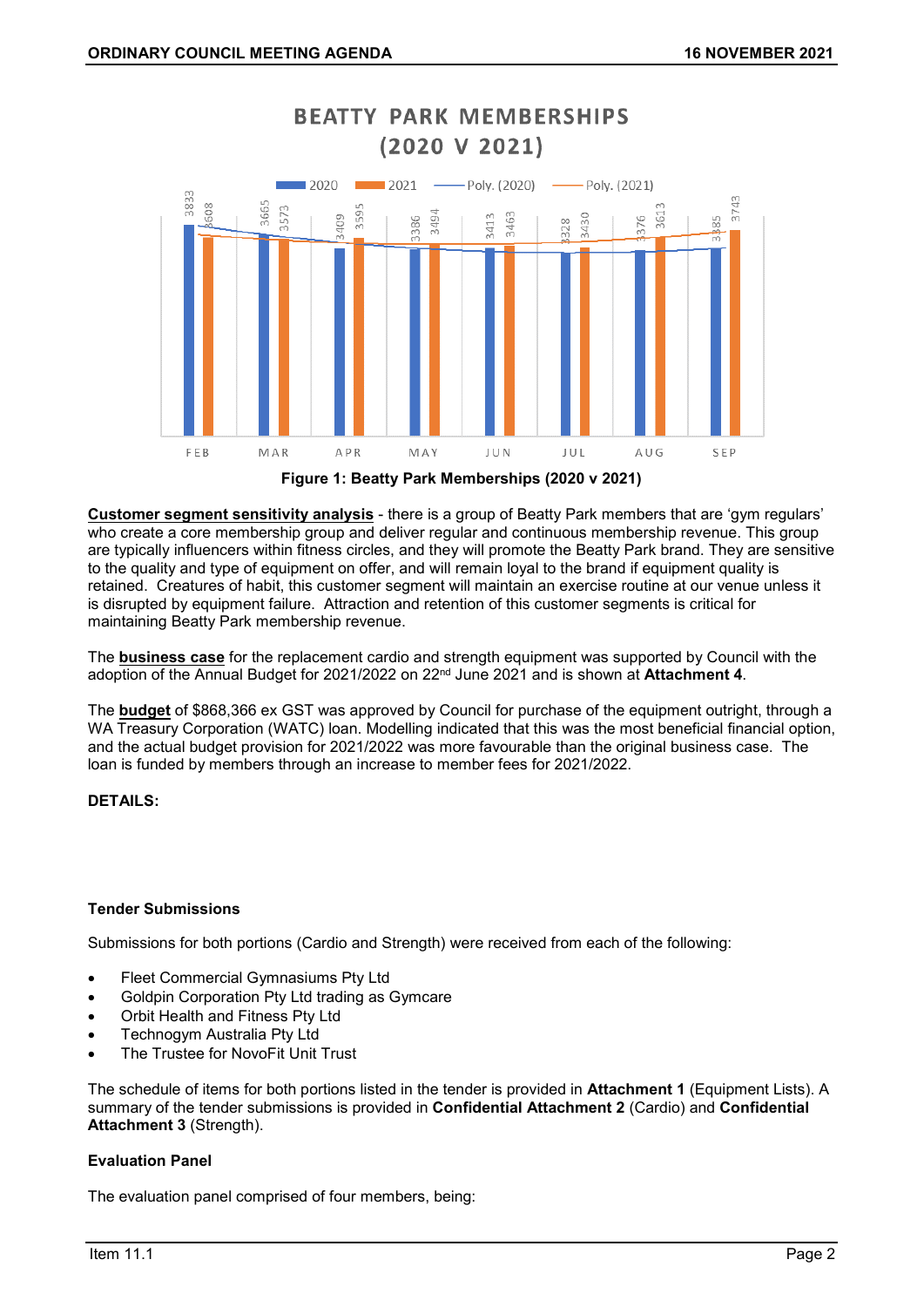- one with tender and contract preparation skills
- two with the appropriate operational expertise and involvement in supervising the contract
- probity advice provided by a Procurement and Contracts Officer

The panel carried out the assessment of the submissions in accordance with the City's evaluation process in a fair and equitable manner.

#### **Compliance Assessment**

All offers received were assessed as fully compliant and progressed to the qualitative assessment.

#### **Evaluation Method and Weighting**

The qualitative weighting method of tender evaluation was selected to evaluate the offers for this requirement.

The qualitative criteria and weighting used in evaluating the submissions received for both portions were as follows:

|   | <b>Qualitative Criteria</b>                  | Weighting |
|---|----------------------------------------------|-----------|
|   | <b>Technical and Professional Capability</b> | 40%       |
| റ | <b>Service Delivery</b>                      | 35%       |
| 3 | Warranty                                     | 15%       |
|   | Sustainability                               | 10%       |

#### **Qualitative Assessment**

Portion 1 – Cardio Equipment

| Recommended<br><b>Tenderer</b>    | Weighted<br>Percentage<br><b>Score</b> | Qualitative<br><b>Ranking</b> | Comment                                                                                                                                                                                                                                                                                                |
|-----------------------------------|----------------------------------------|-------------------------------|--------------------------------------------------------------------------------------------------------------------------------------------------------------------------------------------------------------------------------------------------------------------------------------------------------|
| Technogym<br>Australia Pty<br>Ltd | 86%                                    |                               | Technogym Australia Pty Ltd is well established<br>with significant industry experience and capacity<br>to provide the services. Their equipment quality<br>was outstanding, as was their app integration<br>and training programs. They are ISO14001:2015<br>Environment Management System certified. |

Refer to **Confidential Attachment 2** for further detail.

#### Portion 2 – Strength Equipment

| Recommended<br><b>Tenderer</b>                          | Weighted<br>Percentage<br><b>Score</b> | Qualitative<br><b>Ranking</b> | Comment                                                                                                                                                                                                                                                                                 |
|---------------------------------------------------------|----------------------------------------|-------------------------------|-----------------------------------------------------------------------------------------------------------------------------------------------------------------------------------------------------------------------------------------------------------------------------------------|
| Goldpin<br>Corporation Pty<br>Ltd trading as<br>Gymcare | 88%                                    |                               | Goldpin Corporation Pty Ltd trading as Gymcare<br>is a WA based organisation that is well<br>established with significant industry experience<br>and capacity to provide the services. Their<br>equipment quality was outstanding, and their<br>sustainability practices are excellent. |

Refer to **Confidential Attachment 3** for further detail.

#### **Site Visits**

Site visits took place with all Respondents between 4<sup>th</sup> and 6<sup>th</sup> October 2021. The evaluation panel was able to verify claims made by the Respondents in their submission and see the quality and functionality of the equipment and integrated technology quoted.

Reference checks were then conducted.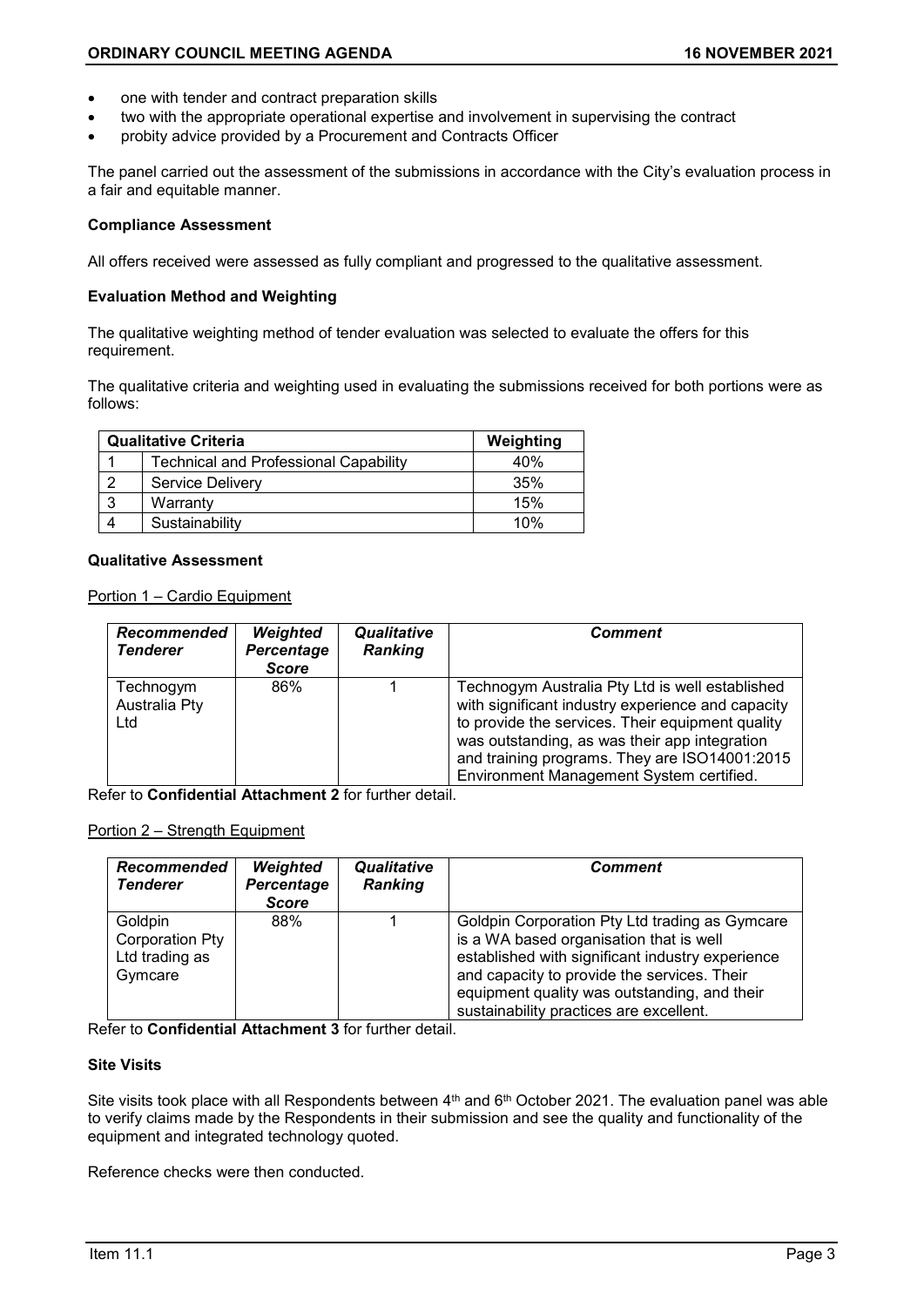#### **Price Assessment**

The panel carried out a comparison of the submitted pricing offered for the premium range of highly durable commercial equipment, as is currently provided by the City and its competitors, to meet the demands of high intensity usage and integrated technology requirements.

The evaluation panel made a value judgement as to the cost affordability, qualitative ranking and risk of each Tender, in order to determine which Tenders presented the best value for money to the City for each portion.

#### **Evaluation Summary**

Separable Portion 1 - Cardio Equipment

The panel concluded that the tender from Technogym Australia Pty Ltd provides best value for money to the City and is therefore recommended for the provision of Cardio Equipment for the following reasons:

- Compliance with the submission requirements;
- Ranked first in the Qualitative Assessment; and
- Reference checks supported the Evaluation Panel's recommendation.

#### See **Confidential Attachment 2** for further detail.

It is therefore recommended that Council ACCEPTS the tender submitted by Technogym Australia Pty Ltd for the provision of Cardio Equipment as specified in Tender CB133/2021 Supply and Install Gym Equipment at Beatty Park Leisure Centre.

#### Separable Portion 2 - Strength Equipment

The panel concluded that the tender from Goldpin Corporation Pty Ltd trading as Gymcare provides best value for money to the City and is therefore recommended for the provision of Strength Equipment for the following reasons:

- Compliance with the submission requirements.
- Ranked first in the Qualitative Assessment; and
- Reference checks supported the Evaluation Panel's recommendation.

#### See **Confidential Attachment 3** for further detail.

It is therefore recommended that Council ACCEPTS the tender submitted by Goldpin Corporation Pty Ltd trading as Gymcare for the provision of Strength Equipment as specified in Tender CB133/2021 Supply and Install Gym Equipment at Beatty Park Leisure Centre.

#### **CONSULTATION/ADVERTISING:**

The Request for Tender CB133/2021 was advertised in the West Australian on 18 August 2021 and on both the City's website and Tenderlink portal between 18 August and 8 September 2021.

#### **LEGAL/POLICY:**

- Section 3.57 of the *Local Government Act 1995*;
- Part 4 of the *Local Government (Functions and General) Regulations 1996*; and
- City of Vincent Purchasing Policy

#### **RISK MANAGEMENT IMPLICATIONS**

Low: It is low risk for Council to accept the preferred tenders.

#### **STRATEGIC IMPLICATIONS:**

This is in keeping with the City's *Strategic Community Plan 2018-2028*: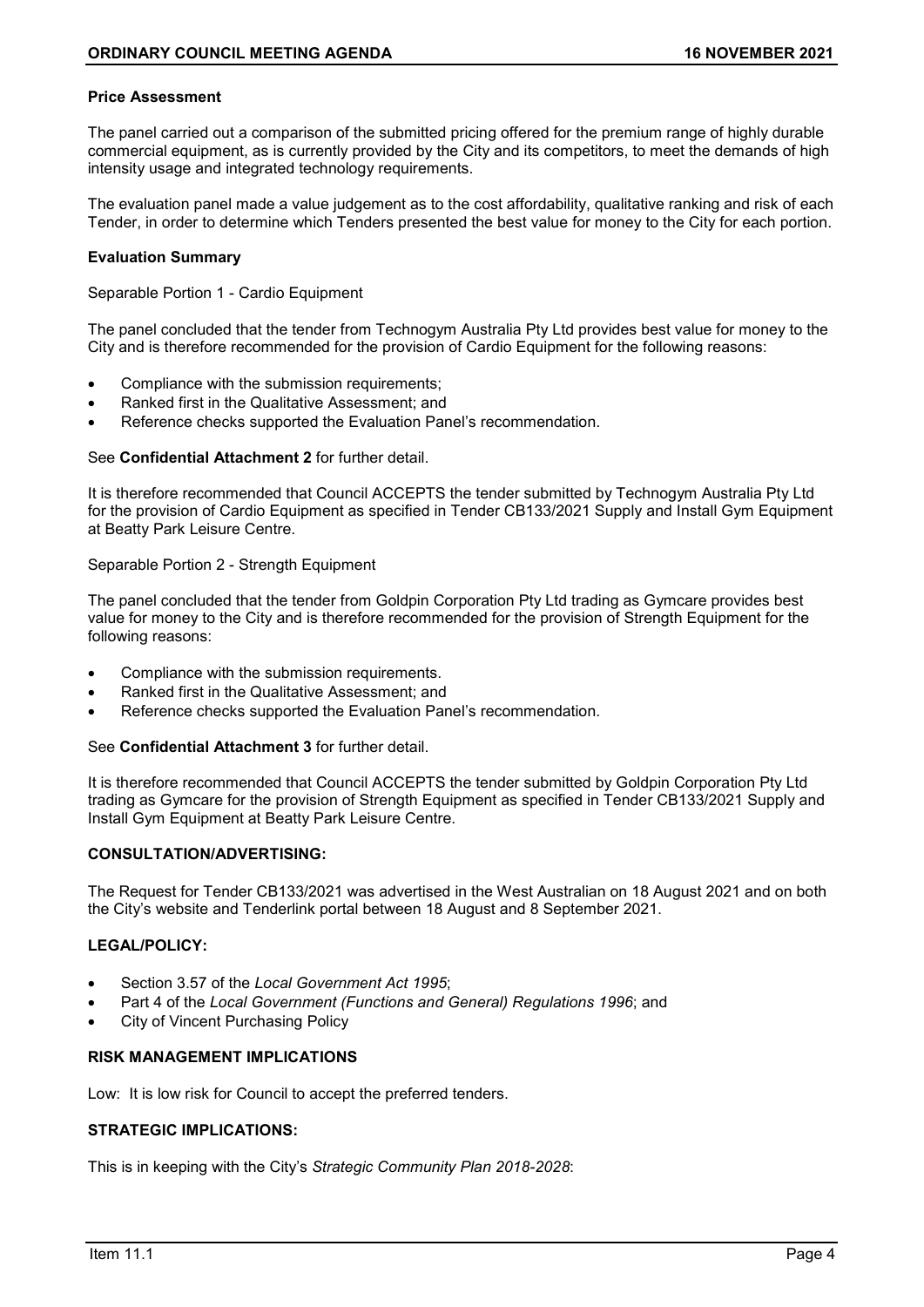#### Connected Community

*Our community facilities and spaces are well known and well used.*

#### Thriving Places

*Our physical assets are efficiently and effectively managed and maintained.*

#### Innovative and Accountable

*Our resources and assets are planned and managed in an efficient and sustainable manner.*

#### **SUSTAINABILITY IMPLICATIONS:**

This does not contribute to any specific sustainability outcomes of the *City's Sustainable Environment Strategy 2019-2024,* however the sustainability and environmental management practices of Respondents was a weighted qualitative criteria of this request, and both preferred Respondents provided convincing evidence of excellent sustainability practices.

#### **PUBLIC HEALTH IMPLICATIONS:**

This is in keeping with the following priority health outcomes of the City's *Public Health Plan 2020-2025*:

#### *Increased physical activity*

#### **FINANCIAL/BUDGET IMPLICATIONS:**

#### **Equipment is funded through borrowings**

Costs associated with the Supply and Install of Gym Equipment at Beatty Park Leisure Centre will be funded from a WATC loan, with repayments charged against account code 01.00202401.6057.0900.

#### **User Pays**

The WATC loan repayments are member funded, through the increase to member fees and charges for 2021/2022.

#### **Tender delivers savings to capital budget**

The total cost of equipment for both portions is \$827,879 and is well within the allocated budgeted of \$868,366, resulting in a saving to the capital budget of \$40,487. This is an improved outcome on the initial business case estimate of \$900,442 (**Attachment 4**). All amounts quoted in this report are exclusive of GST.

| Date         | Description                   | Amount (\$) excl GST |
|--------------|-------------------------------|----------------------|
| March 2021   | <b>Original Business Case</b> | \$900.442            |
| June 2021    | Approved Budget 2021/2022     | \$868,366            |
| October 2021 | Tender Recommendation_        | \$827.879            |

#### **Impact on Beatty Park revenue during installation**

The gym will be closed for 1 to 2 weeks during installation and member fees will be frozen during this period.

Revenue loss arising from this closure will have minimal impact as the City's budgeted revenue estimates are currently set at 95% of a normal operating year, allowing for a COVID closure buffer. Additionally, memberships are currently trending at 10% above normal levels.

#### **COMMENTS:**

The evaluation panel carried out the evaluation of the submissions in accordance with the City's evaluation process and concluded that the offers submitted by Technogym Australia Pty Ltd for Cardio Equipment, and Goldpin Corporation Pty Ltd trading as Gymcare for Strength Equipment, represent best value to the City.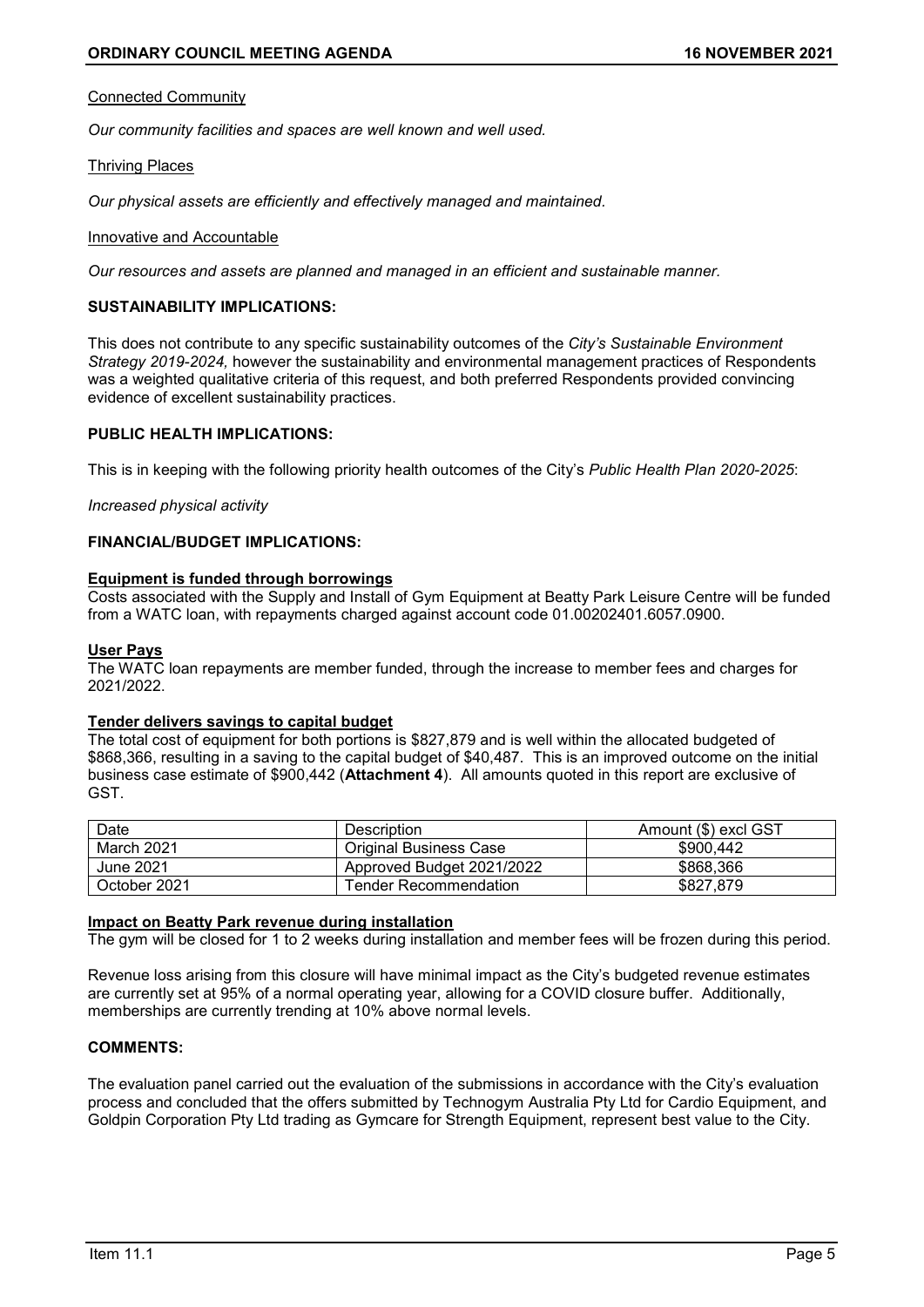## Attachment 1 (Equipment Lists)

### **Cardio Equipment**

| Item<br>no.    | Item description            | Quantity<br>required | <b>Equipment Specification</b>                                                                                                                                                                                                                                                                                                                                                                                                                                                                |
|----------------|-----------------------------|----------------------|-----------------------------------------------------------------------------------------------------------------------------------------------------------------------------------------------------------------------------------------------------------------------------------------------------------------------------------------------------------------------------------------------------------------------------------------------------------------------------------------------|
|                | 1 Treadmills                | 14                   | Commercial grade<br>Minimum 3hp motor<br>Minimum incline capacity 0-15%<br>Minimum max speed 23km/hr<br>Minimum running surface 52cm (W) x 152cm (L)<br>Low impact running deck<br>Quick start option<br>Quick change km option<br>Auto shut off/no user detection<br>Safety emergency stop button<br>HD touch screen 15" or better<br>Customizable home screen<br>Maximum user weight 180kg (minimum)<br><b>Heart Rate monitoring</b><br>Customizable programs<br>Phone charging/USB station |
| $\overline{2}$ | <b>Upright Bikes</b>        | 6                    | Commercial grade<br>Minimum 20 resistance levels with small increments available<br>Quick start option<br>Customizable programs<br>Auto shutoff/no user detection<br>HD touch screen 15" or better<br>Customizable home screen<br>Maximum user weight 180kg (minimum)<br>Heart Rate monitoring<br>Customizable programs<br>Easy adjustable pedal straps<br>Easy adjustable seat<br>Drink bottle holders<br>Phone charging/USB station                                                         |
|                | 3 Recumbent Bikes           | 1                    | Commercial grade<br>Quick start option<br>Customizable programs<br>Auto shutoff/no user detection<br>HD touch screen 15" or better<br>Customizable home screen<br>Maximum user weight 180kg (minimum)<br><b>Heart Rate monitoring</b><br>Customizable programs<br>Easy adjustable pedal straps<br>Easy adjustable seat<br>Drink bottle holders<br>Phone charging/USB station                                                                                                                  |
|                | 4 Ellipticals/Crosstrainers | 4                    | Commercial grade<br>Upper and lower body movement<br>Customizable programs<br>Quick start option<br>HD touch screen 15" or better<br>Maximum user weight 160kg (minimum)                                                                                                                                                                                                                                                                                                                      |
| 5              | Stair Climber or similar    | 4                    | Commercial Grade<br>Customizable programs<br>Quick start option<br>HD touch screen 15" or better<br>Maximum user weight 160kg (Minimum)<br>$\alpha$                                                                                                                                                                                                                                                                                                                                           |
|                | 6 Concept 2 Rower           | 4                    | Commercial Grade<br>Customizable programs<br>$\bar{z}$                                                                                                                                                                                                                                                                                                                                                                                                                                        |
|                |                             |                      | Commercial grade<br>4 way adjustable seat and handlebar positions<br>Combo pedals - straps/cleats                                                                                                                                                                                                                                                                                                                                                                                             |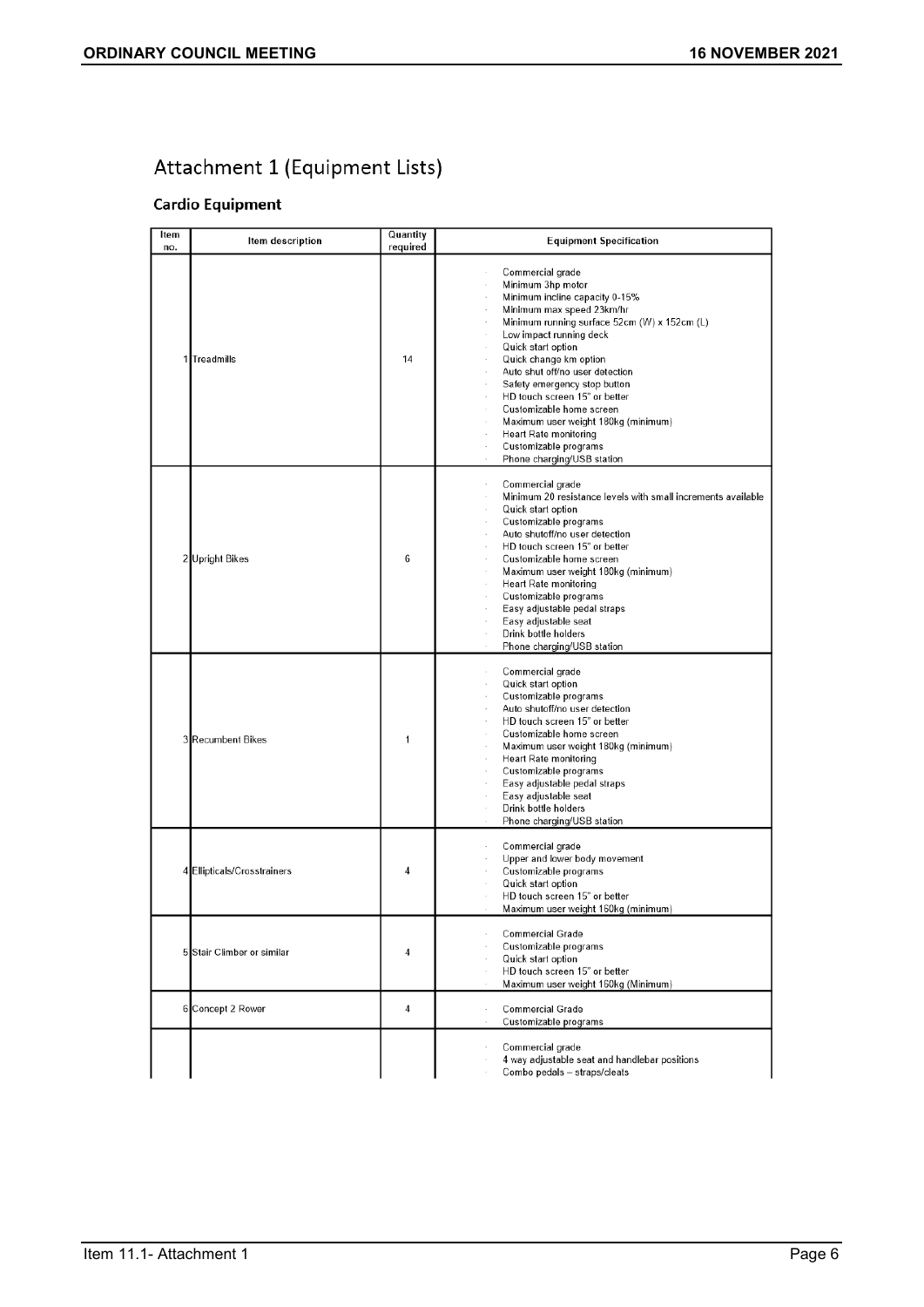| 7 Ergometer                                    |   | Removable Seat<br>Protected wheel<br>Backlit display<br>Maximum user weight 150kg (minimum)<br>Drink bottle holders                                                                                           |
|------------------------------------------------|---|---------------------------------------------------------------------------------------------------------------------------------------------------------------------------------------------------------------|
| 8 Free runner treadmill (Skillmill or similar) | 4 | Commercial grade<br>HIIT capable<br>Instant speed and gradient control (+25% to -3%) minimum<br>Push/sled resistance capabilities                                                                             |
| 9 Airdyne/Ergo bike or similar                 | 2 | Commercial grade<br>HIIT capable                                                                                                                                                                              |
| 10 Ski Erg                                     | 2 | Commercial grade                                                                                                                                                                                              |
| 11 Signature pieces                            | 2 | Commercial grade<br>HIIT capability<br>At supplier discretion based on current industry trends<br>If Tenderer does not have any different pieces they can<br>nominate additional pieces of existing equipment |

See next page for Strength Equipment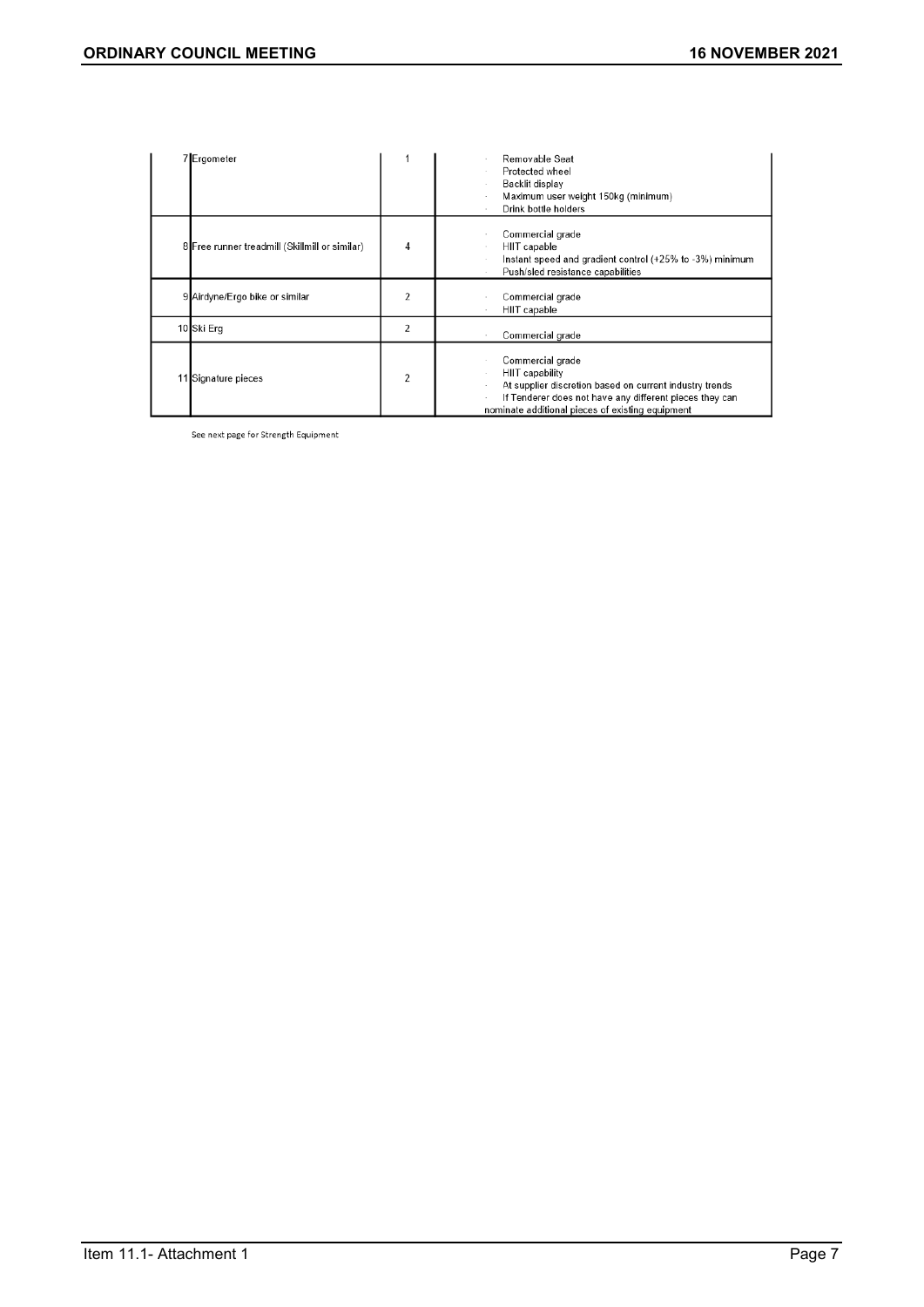#### **Strength Equipment**

| Item no. | Item description                                                                                   | Quantity<br>required | <b>Equipment Specification</b> |
|----------|----------------------------------------------------------------------------------------------------|----------------------|--------------------------------|
|          | PIN LOADED EQUIPMENT                                                                               |                      |                                |
|          | Commercial grade                                                                                   |                      |                                |
|          | Instruction placard displaying; muscle groups activated, machine adjustments and movement patterns |                      |                                |
|          | Full front and back shrouds including pulley covers                                                |                      |                                |
|          | Powder coated frames                                                                               |                      |                                |
|          | Adjustable height options for positioning set up                                                   |                      |                                |
|          | Independent lever/pulley options                                                                   |                      |                                |
|          | Commercial grade cushion covering and padding                                                      |                      |                                |
|          | Compatibility with fitness technology                                                              |                      |                                |
|          |                                                                                                    |                      |                                |
|          | 12 Seated Leg Press                                                                                | 1                    | As above                       |
|          | 13 Lying Leg Curl                                                                                  |                      | As above                       |
|          | 14 Glute Kickback                                                                                  |                      | As above                       |
|          | 15 Leg Extension                                                                                   | $\overline{2}$       | As above                       |
|          | 16 Hip Abduction                                                                                   |                      | As above                       |
|          | 17 Hip Adduction                                                                                   |                      | As above                       |
|          | 18 Total Hip and Glute Machine                                                                     | 1                    | As above                       |
|          | 19 Chest Press                                                                                     |                      | As above                       |
|          | 20 Shoulder Press                                                                                  | 1                    | As above                       |
|          | 21 Pectoral fly/rear deltoid                                                                       | 2                    | As above                       |
|          | 22 Seated Row/rear Deltoid                                                                         | 1                    | As above                       |
|          | 23 Lateral Raise                                                                                   | 1                    | As above                       |
|          | 24 Abdominal                                                                                       |                      | As above                       |
|          | 25 Tricep Press                                                                                    | 4                    | As above                       |
|          | 26 Biceps Curl                                                                                     |                      | As above                       |

| <b>CABLE MACHINES</b>                                   |  |          |  |  |
|---------------------------------------------------------|--|----------|--|--|
| Commercial grade                                        |  |          |  |  |
| Powder coated frames                                    |  |          |  |  |
| Adjustable height options for positioning set up        |  |          |  |  |
| Independent lever/pulley options                        |  |          |  |  |
|                                                         |  |          |  |  |
| 27 Pin loaded cable motion chest press                  |  | As above |  |  |
| 28 Pin loaded dual adjustable pulley                    |  | As above |  |  |
|                                                         |  |          |  |  |
| Multi Jungle /Monkey Bar or similar with 8 station base |  |          |  |  |
| (add on below 29 to 35)                                 |  |          |  |  |
| -Tricep Pushdown - Station                              |  |          |  |  |
| Lat Pulldown - Station                                  |  |          |  |  |
| 29 - Dual Pulley Pulldown - Station                     |  | As above |  |  |
| Low Row - Station                                       |  |          |  |  |
| Dual Pulley Row - Station                               |  |          |  |  |
| -Adjustable Pulley - Station                            |  |          |  |  |
| -Adjustable Cable Crossover (connects two core towers)  |  |          |  |  |

| PLATE LOADED MACHINES                                                                          |  |          |  |  |
|------------------------------------------------------------------------------------------------|--|----------|--|--|
| Commercial grade                                                                               |  |          |  |  |
| Instruction placard displaying muscle groups activated, machine adjustments, movement patterns |  |          |  |  |
| Rubber slip prevention footings                                                                |  |          |  |  |
| Adjustable height options for positioning set up                                               |  |          |  |  |
| Storage horns minimum maximum weight 157.5kg                                                   |  |          |  |  |
| Commercial grade cushion covering and padding                                                  |  |          |  |  |
| Powder coated frame                                                                            |  |          |  |  |
| Protective coating for bar racking                                                             |  |          |  |  |
|                                                                                                |  |          |  |  |
| 30 Linear Leg Press                                                                            |  | As above |  |  |
| 31 V-Squat                                                                                     |  | As above |  |  |
| 32 Linear Hack Squat                                                                           |  | As above |  |  |
| 33 Ground base plate loaded Squat/Lunge                                                        |  | As above |  |  |
| 34 Glute Trainer                                                                               |  | As above |  |  |
| 35 Leg Extension                                                                               |  | As above |  |  |
| 36 Kneeling Leg Curl                                                                           |  | As above |  |  |
| 37 Calf Raise                                                                                  |  | As above |  |  |
| 38 Incline Press                                                                               |  | As above |  |  |
| 39 Shoulder Press                                                                              |  | As above |  |  |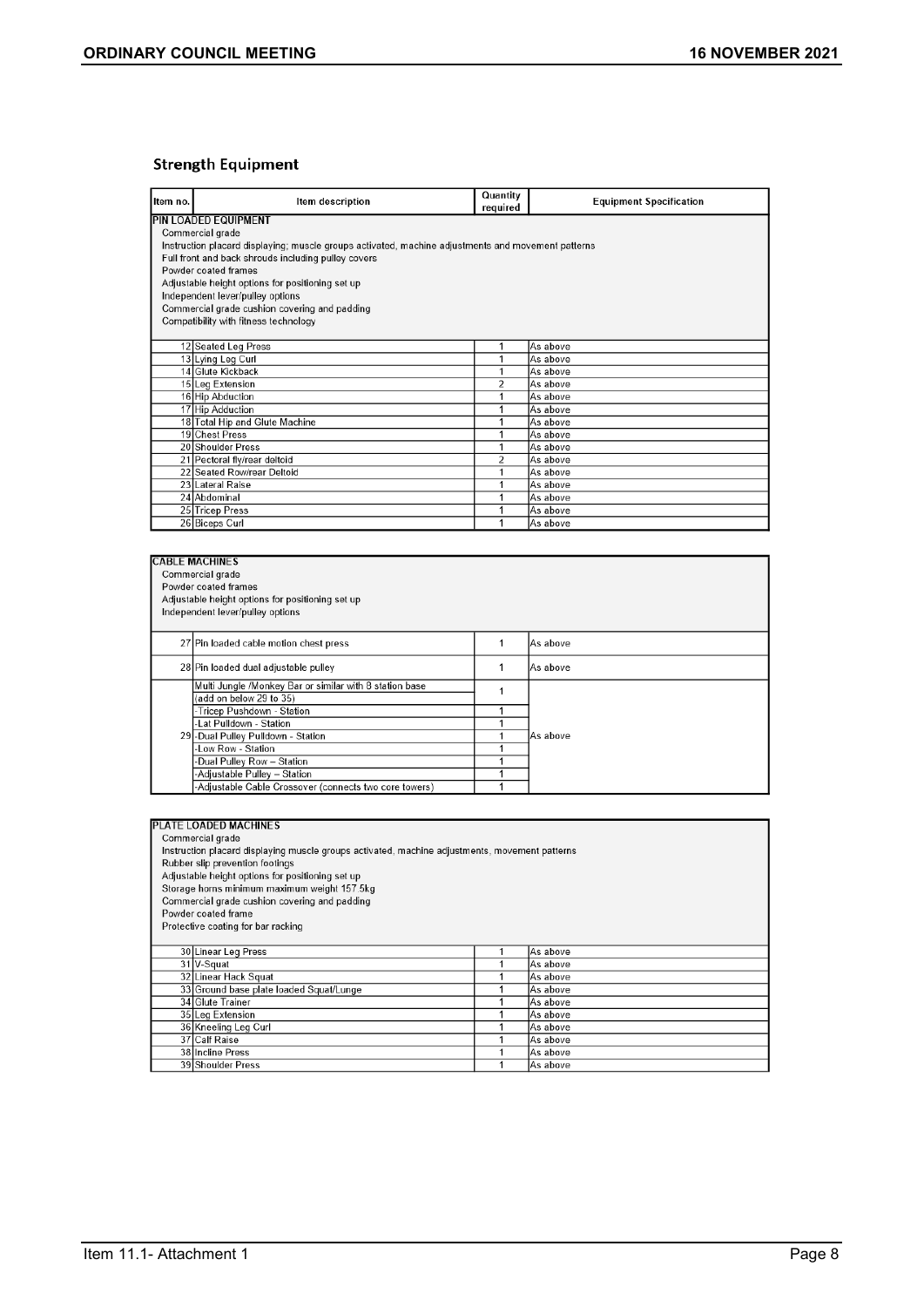| 40 High Row      | IAs above |
|------------------|-----------|
| 41 Seated Row    | IAs above |
| 42 T-Bar Row     | IAs above |
| Curl<br>43 Bicep | IAs above |

| <b>BENCHES</b> |                                                  |                |          |  |  |
|----------------|--------------------------------------------------|----------------|----------|--|--|
|                | Commercial grade                                 |                |          |  |  |
|                | Rubber slip prevention footing                   |                |          |  |  |
|                | Adjustable height options for positioning set up |                |          |  |  |
|                | Commercial grade cushion covering and padding    |                |          |  |  |
|                | Powder coated frame                              |                |          |  |  |
|                |                                                  |                |          |  |  |
|                | 44 Chin/Dip/Leg Raise                            |                | As above |  |  |
|                | 45 Leg Raise                                     |                | As above |  |  |
|                | 46 Back Extension                                |                | As above |  |  |
|                | 47 Preacher/Arm Curl                             |                | As above |  |  |
|                | 48 Olympic Flat Bench Press                      | $\overline{a}$ | As above |  |  |
|                | 49 Olympic Decline Bench                         |                | As above |  |  |
|                | 50 Olympic Incline Bench                         |                | As above |  |  |
|                | 51 Olympic Bench Weight Storage                  | 4              | As above |  |  |
|                | 52 Flat Bench                                    | $\overline{2}$ | As above |  |  |
|                | 53 Multi Adjustable Bench                        | 9              | As above |  |  |
|                | 54 Adjustable Decline Abdominal Bench            |                | As above |  |  |

| <b>RACKS</b><br>Commercial grade<br>Powder coated frames<br>Adjustable height options for positioning set up |                                            |  |          |  |  |
|--------------------------------------------------------------------------------------------------------------|--------------------------------------------|--|----------|--|--|
|                                                                                                              | 55 Power Rack - Half Rack<br>As above<br>4 |  |          |  |  |
|                                                                                                              | $\frac{1}{56}$ 4 x 8 Platform - Logo       |  | As above |  |  |
|                                                                                                              | 57 Smith Machine                           |  | As above |  |  |
|                                                                                                              | 58 GHD                                     |  | As above |  |  |
|                                                                                                              | 59 Sissy Squat or similar                  |  | As above |  |  |

| <b>FUNCTIONAL TRAINING RIG</b><br>Commercial grade<br>Powder coated frames<br>Fit available floor space 8.03m x 10.25m<br>Synrgy 360 or similar (provide options - for multiple users)<br>Shrouds and pulley covers<br>Adjustable height options for positioning set up |  |                                                                                                                      |  |  |  |
|-------------------------------------------------------------------------------------------------------------------------------------------------------------------------------------------------------------------------------------------------------------------------|--|----------------------------------------------------------------------------------------------------------------------|--|--|--|
| Functional Rig with all accessories - including but not limited to:<br>4 x cable options<br>Pull-up station/s<br>Boxing bag<br>60 Storage<br>Kettle Bell set (6kg - 32kg)<br>$TRX \times 4$<br>Adjustable step-up bench<br>Monkey bars (or similar)<br>Battle ropes     |  | As above<br>As above<br>As above<br>As above<br>As above<br>As above<br>As above<br>As above<br>As above<br>As above |  |  |  |

| <b>PLATES</b>                                                |    |           |  |  |  |  |
|--------------------------------------------------------------|----|-----------|--|--|--|--|
| Commercial grade                                             |    |           |  |  |  |  |
| Weight increments clearly marked                             |    |           |  |  |  |  |
| Centre smooth stainless inserts                              |    |           |  |  |  |  |
| Round plates - Polyurethane/Rubber (as indicated below)      |    |           |  |  |  |  |
|                                                              |    |           |  |  |  |  |
| 61 Olympic/ABC (or similar) Polyurethane Disc - 25kg         | 16 | As above  |  |  |  |  |
| 62 Olympic/ABC (or similar) Polyurethane Disc - 20kg         | 50 | As above  |  |  |  |  |
| 63 Olympic/ABC (or similar) Polyurethane Disc - 10kg         | 50 | As above  |  |  |  |  |
| 64 Olympic/ABC (or similar) Polyurethane Disc - 5kg          | 50 | As above  |  |  |  |  |
| 65 Olympic/ABC (or similar) Rubber Bumper Disc - 2.5kg       | 70 | As above  |  |  |  |  |
| 66 Olympic/ABC (or similar) Rubber Bumper Disc - 1.25kg      | 40 | As above  |  |  |  |  |
| 67 Olympic/ABC (or similar) Rubber Coated Bumper Disc - 25kg | 16 | lAs above |  |  |  |  |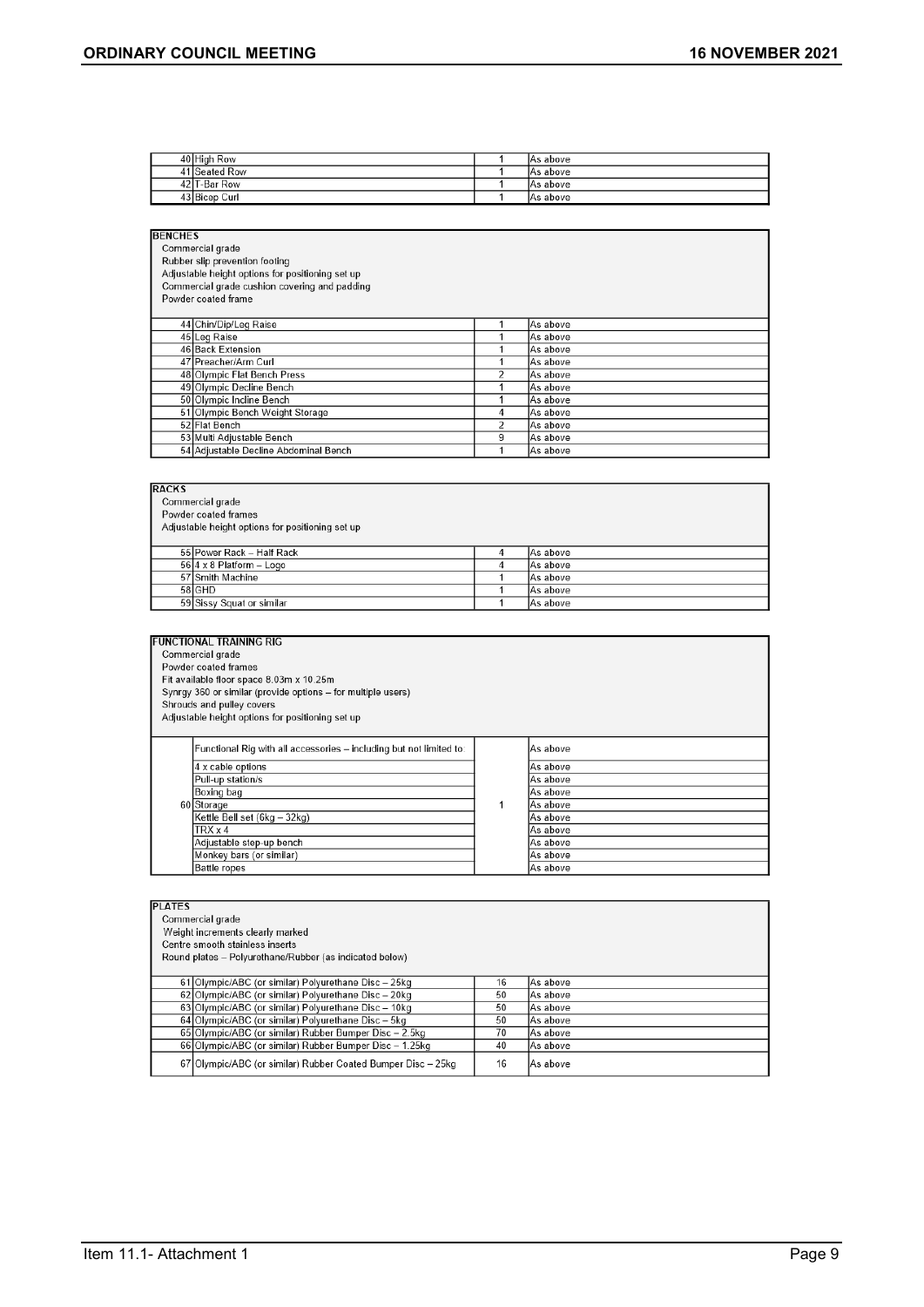| 68 Olympic/ABC (or similar) Rubber Coated Bumper Disc - 20kg | 20 | IAs above |
|--------------------------------------------------------------|----|-----------|
| 69 Olympic/ABC (or similar) Rubber Coated Bumper Disc - 15kg |    | IAs above |
| 70 Olympic/ABC (or similar) Rubber Coated Disc - 10kg        | 20 | IAs above |
| 71 Olympic/ABC (or similar) Rubber Coated Disc - 5kg         | 16 | lAs above |

| <b>FIXED WEIGHTED BARBELLS</b>                         |                  |
|--------------------------------------------------------|------------------|
| Commercial grade                                       |                  |
| Rubber coated                                          |                  |
| Round ended                                            |                  |
| <b>Fixed Ends</b>                                      |                  |
|                                                        |                  |
| 72 Polyurethane Barbell Set 10-20kg (2.5kg increments) | As above         |
| 73 Polyurethane Barbell Set 25-45kg (5kg increments)   | As above         |
|                                                        | Commercial Grade |
|                                                        | Wortloal atoroga |

| 73   Polyurethane Barbell Set 25-45kg (5kg increments) |  | IAs above           |
|--------------------------------------------------------|--|---------------------|
| 74 Storage Rack                                        |  | Commercial Grade    |
|                                                        |  | Vertical storage    |
|                                                        |  | Powder coated frame |
|                                                        |  | Rubber footings     |

| <b>DUMBELLS</b>                                            |   |           |
|------------------------------------------------------------|---|-----------|
| Commercial grade                                           |   |           |
| Fixed ends                                                 |   |           |
| Rubber coated                                              |   |           |
| Round ends                                                 |   |           |
|                                                            |   |           |
| Polyurethane Dumbell Set 2-10kg                            |   | As above  |
| 75 Polyurethane Dumbell Set 12 - 20kg                      |   | lAs above |
| Polyurethane Dumbell Set 22 - 50kg                         |   | As above  |
| 76 Double Tier Dumbell Rack - 10 pair                      | 3 | As above  |
| 77 Polyurethane Dumbell Set - 1-10kg + slimline tower rack |   | As above  |

| $-$<br><b>Miscellaneous</b>                                   |  |              |  |  |  |
|---------------------------------------------------------------|--|--------------|--|--|--|
| 78 Monark<br>828E<br>-<br>Grade<br>: Ergometer<br>ICommercial |  |              |  |  |  |
| 79<br>780<br>Body<br>Tanita MC<br>Anaviser<br>-               |  | similai<br>ັ |  |  |  |